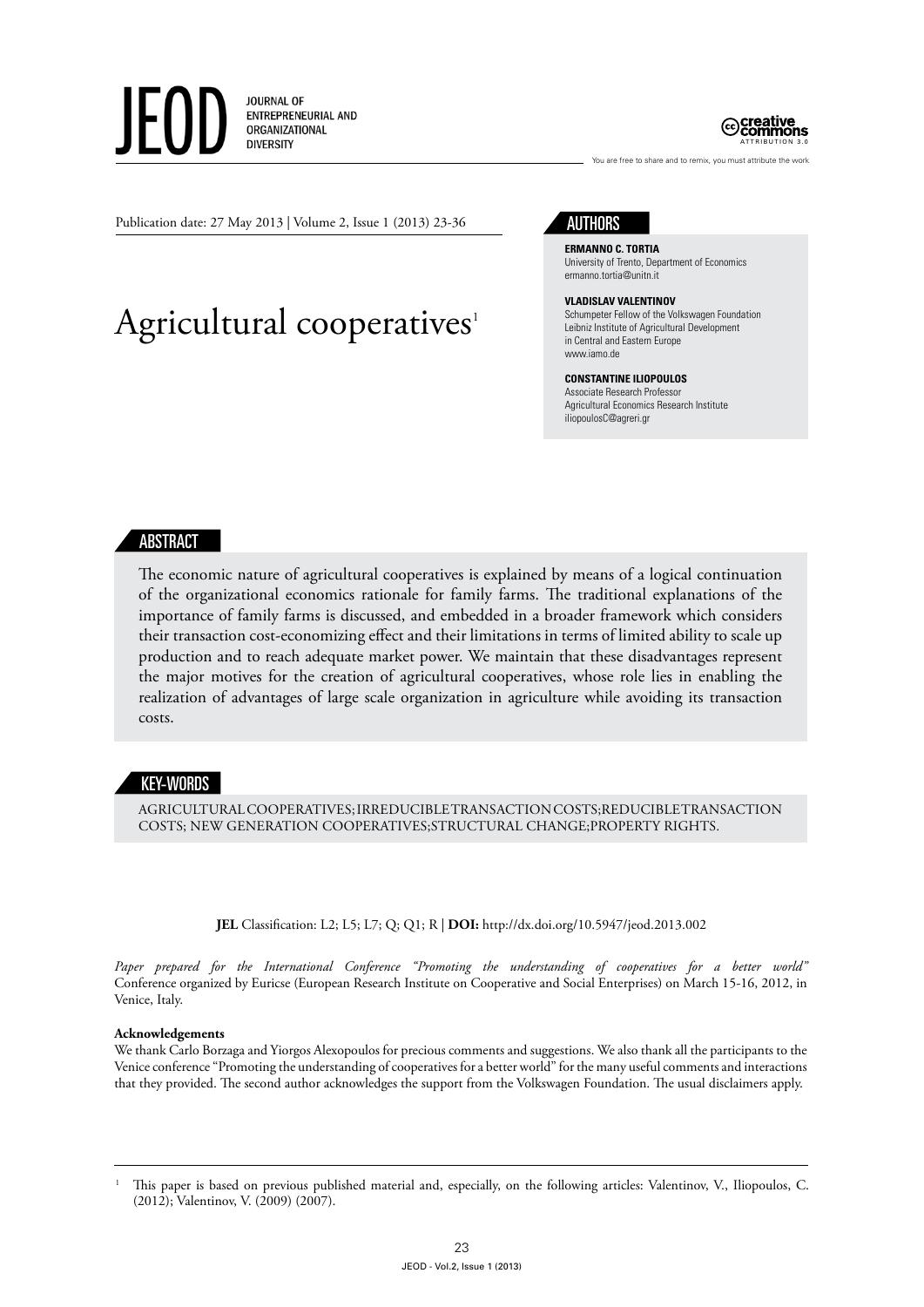# **1. Introduction**

Cooperatives play a prominent role in the agricultural sector, both in developed and developing countries. Historically, cooperatives have been the main institutional and organizational tool through which independent farmers were able to withstand the market power held by local and transnational retailers. They also serve to shorten the supply chain by allowing producers to integrate most or all of the processing and marketing processes into one or few steps, thus allowing substantial savings on transaction and other intermediation costs. The agricultural sector accounts for 14.2% of total European Union manufacturing output, with 675 billion Euros worth of production. 38.5% of this output is generated by the cooperative sector (about  $\epsilon$ 260 billion). In the EU there are about 40,000 cooperative enterprises employing over 600,000 persons; with 9 million members. The turnover is around  $\epsilon$ 260 billion. These cooperatives represent over 50% of the shares of the supply of agricultural inputs and over 60% of shares of the collection, processing and marketing of agricultural products (Cooperatives Europe 2008; Cogeca 2010). In the US, in 2010 agri-food cooperatives had a market share of about 28 per cent in the processing and marketing of agricultural products, and a 26 per cent share in the supply of inputs. The USDA 2010 survey of marketing, supply, and service cooperatives identified 2,310 farmer, rancher, and fishery cooperatives in the US, with approximately 2.2 million members, 129,000 full-time and 54,000 part-time and seasonal employees. Net value of products marketed by cooperatives was \$94 billion, and the total net income was \$4.0 billion (USDA 2010).

These impressive figures notwithstanding, the modern situation of agricultural cooperatives in the Western hemisphere is paradoxical. While the importance of agricultural cooperatives in most industrialized countries is widely acknowledged, they keep facing substantial pressures and challenges of both internal and external nature. This paper seeks to explain this paradoxical evidence in terms of the tension between the economic nature of agricultural cooperatives and their institutional embeddedness into the contemporary Western agri-food systems. The paper traces the economic nature of agricultural cooperatives back to the sector-specific organizational characteristics of agricultural production. While these characteristics have so far been utilized to explain the superiority of family-based organization in agriculture (Schmitt 1993; Pollak 1985), this paper contends that they also provide a clue to rationalizing the reasons behind the emergence of transaction costs and imbalances in market power which create a functional niche for agricultural cooperatives. This will lead to an explanation of why cooperatives are dramatically important in agriculture, particularly in the institutional context of Western countries where family farming is a dominant form of agricultural organization. However, it is this institutional context that sheds light on why agricultural cooperatives face severe challenges. It will be shown that the institutional structure of the contemporary Western agri-food systems imposes new roles on agricultural cooperatives that expose them to continuing strain.

The economic nature of agricultural cooperatives is explained by means of a logical continuation of the organizational economics rationale for family farms. The importance of family farms has been traditionally explained in terms of the low feasibility of hierarchical organization of agricultural production due to supervision and monitoring difficulties and to the high value put by family farms on land ownership and independent production. What these explanations tend to under-emphasize is that the transaction cost-economizing effect of family farms has a price in the form of their limited ability to efficiently achieve large sizes. This limitation gives rise to two organizational disadvantages of family farms: they find it difficult to realize external economies of scale and to develop market power comparable to that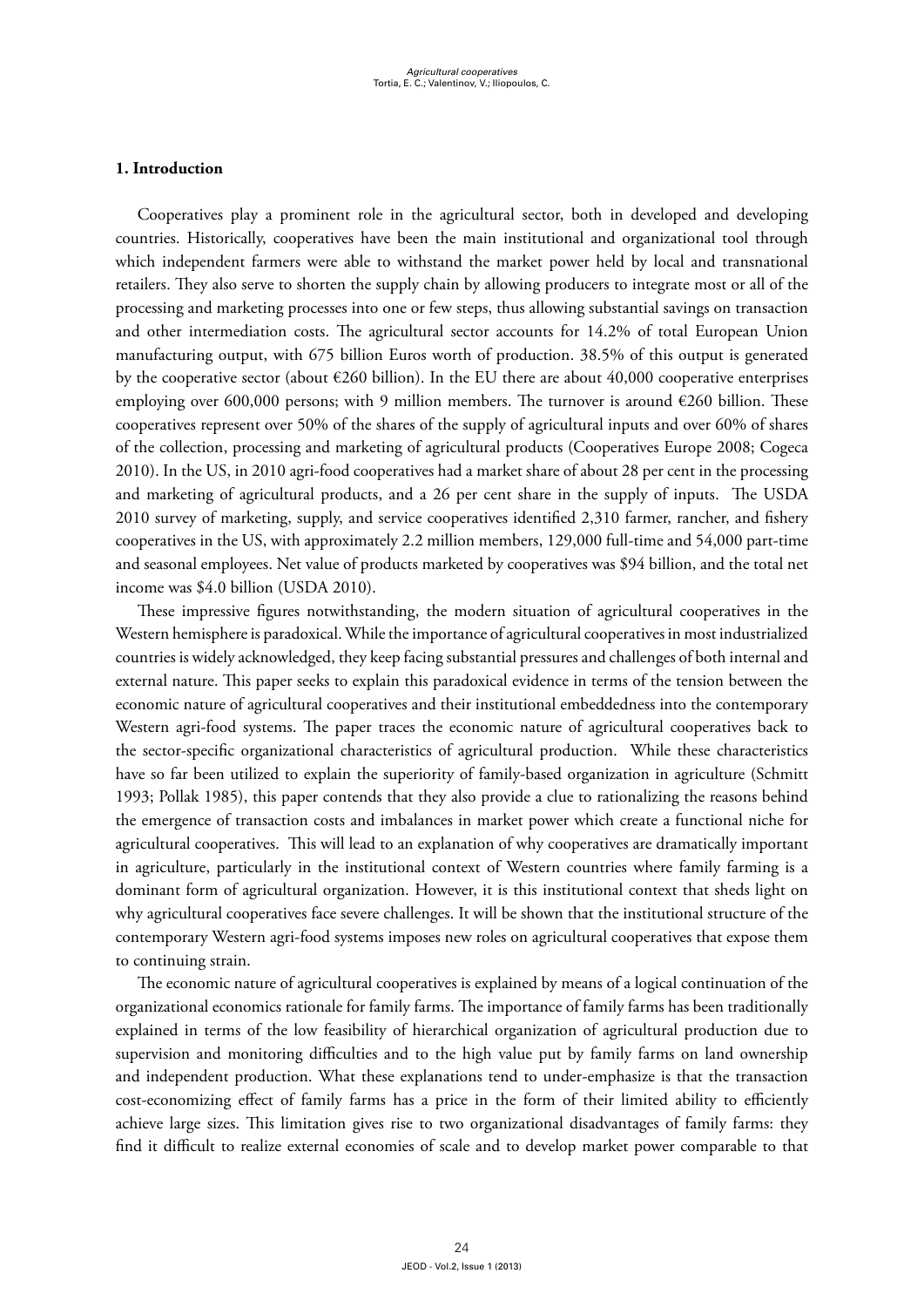of their up- and downstream trading partners. These disadvantages represent the major motives for the creation of agricultural cooperatives, whose role lies in enabling the realization of advantages of hierarchical organization in agriculture while avoiding the need to incur its transaction costs, which are prohibitively high in this sector, and without forcing family farms out of independent production. This explanation of agricultural cooperatives is sector-specific since it does not apply to sectors other than agriculture. Other explanations, rather, point out the general abilities of cooperatives to economize on transaction costs and to develop 'countervailing power' in the presence of upstream monopoly and downstream monopsony in input and output markets.

After some initial highlights, the following sections will explore the sector-specific reasons for the importance of agricultural cooperatives by building upon the theory of the social division of labor. A recapitulation of this theory will serve as a foundation for rethinking the sectoral specificity of agricultural production. This argument will highlight several sector-specific limitations on the social division of labor in agricultural production and on this basis will develop an alternative explanation of agricultural cooperatives. The subsequent section will draw implications for understanding the institutional embeddedness of Western agricultural cooperatives. It will argue that the main manifestation of this embeddedness is in the competitive pressures which are experienced by cooperatives in the course of the structural change in the agri-food sector of the Western hemisphere. It is these pressures that lead to the formation of new cooperative models.

# **2. Agricultural cooperatives and the social division of labor**

## *2.1. A recapitulation of the theory of the social division of labor*

The theory of the social division of labor, dating back to Adam Smith, consists of two principal propositions. One is that the division of labor improves productivity due to the existence of gains from specialization; the other is that the division of labor is limited by a number of factors, such as the extent of the market (Smith 1981), transaction costs (Becker and Murphy 1992; Yang and Borland 1991), and availability of knowledge (Becker and Murphy 1992). We refer here both to the division of labor that takes place within organizations, and to the division of labor that passes through market exchanges. The division of labor that takes place inside organizations is mostly due to specialization and to the available technologies. By lowering production costs, it allows the widening of the dimension of the market. However, such division of labor is also favored by the reduction in the cost of ownership, typically in the form of monitoring costs and costs of collective decision-making (Hansmann 1996). On the other hand, the division of labor taking place by means of market exchanges is favored by the lowering of transaction costs. Contract incompleteness and asymmetric information are among the main causes favoring increased costs and the reduction of the scope of the social division of labor.

The theory of the division of labor locates the role of transaction costs in drawing the boundary between those human wants (preferences) that can be gratified by relying on the division of labor, and those that cannot. Crucially, this theory does not claim that the latter wants must remain ungratified; rather, it sees the mechanism of their gratification not in the division of labor and exchange, but in self-sufficiency which is understood as production for one's own consumption (e.g. Demsetz 1995, p. 7). This theory thus suggests that there exist two basic and complementary mechanisms of gratification of human wants, exchange and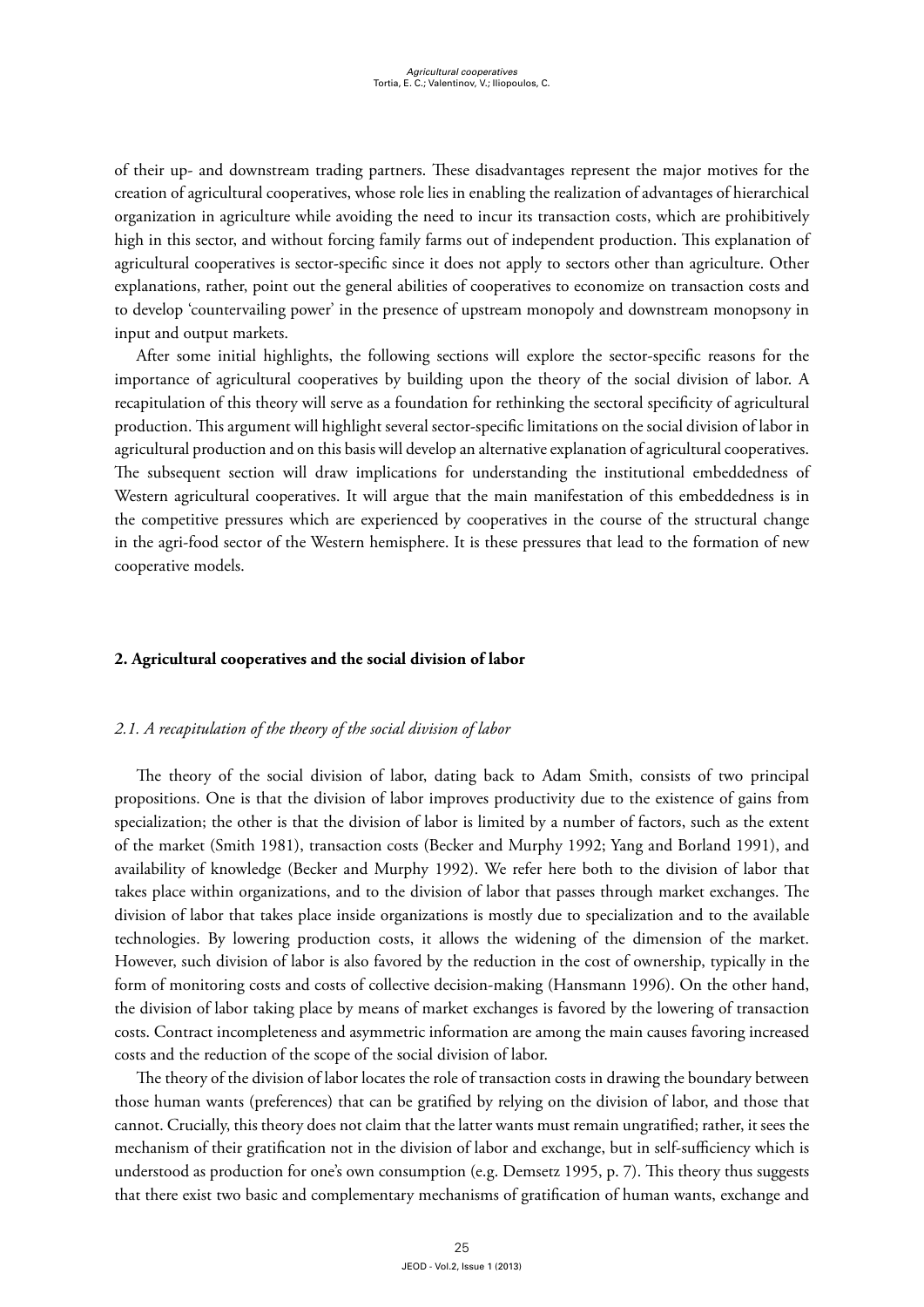self-sufficiency, whose range of application depends on the size of transaction costs. The higher this cost, the more wants must be gratified through self-sufficiency; the lower this cost, the greater space is available for relying on the division of labor and exchange. Gratification of wants through the division of labor and exchange is superior in the sense that it is supported by the existence of gains from specialization. Yet, when the generation of these gains is precluded by high transaction costs, individuals nevertheless seek to gratify their wants through self-sufficiency, despite the higher cost of doing so.

Hence, from the perspective of the theory of the division of labor, transaction costs give rise to two types of institutional responses. First, to the extent that transaction costs can be reduced, it causes the emergence of institutions facilitating market exchange, such as markets, hybrids, and the integrated organization (Williamson 1973).<sup>1</sup> Second, to the extent that transaction costs act as a constraint on the division of labor, it causes the emergence of institutions of self-sufficiency.2 Importantly, the occurrence of positive transaction costs in its latter capacity does not mean that human wants remain ungratified; rather it means that these wants can be gratified through self-sufficiency and not through exchange, i.e. without realizing the gains from specialization.

A major fact about self-sufficiency is that it may be individual or collective (since not only individuals, but also groups can produce for purposes of own consumption). Individual self-sufficiency is embodied in individual autarky, while collective self-sufficiency is represented by a range of cooperative organizations producing goods and services for consumption by their members. Individual autarky, in the form of e.g. subsistence farming, is a common occurrence in many rural areas across the world, but it presents a relatively weak mechanism for supporting rural development, as compared to collective self-sufficiency. Importantly, in order to be designated as embodying self-sufficiency, cooperative organizations need not fully provide their members with the means of living. Rather, any instance of production of outputs for purposes of own consumption makes these organizations self-sufficient with respect to these particular outputs. Clearly, this understanding of self-sufficiency does not imply that these organizations are generally prohibited from buying and selling in the marketplace; rather, it simply requires these organizations to produce at least some outputs for purposes of own consumption by members.

The treatment of transaction costs in the theory of the social division of labor is markedly different from their treatment in the traditional new institutional economics literature. In the latter literature, agricultural cooperatives have traditionally been shown to economize on transaction costs by protecting their members, who often possess highly specific assets, from being exploited by opportunistic contractual partners (cf. Bonus 1986; Staatz 1987; Hansmann 1996). The proposed perspective of the theory of the social division of labor has shown, however, that transaction costs affect a market in two fundamental ways, only one of which has been reflected in the traditional transaction cost explanations of agricultural cooperatives and the new institutional economics literature more generally. First, in line with this literature, transaction costs act as a determinant of optimal institutional choice by helping to sort out those governance mechanisms

<sup>1</sup> We recognize that the term hierarchy can be ambiguous since all hierarchies, in the tradition initiated by Coase (1937) and Williamson (1973, 1983) are organizations, but not all organizations are hierarchies. Williamson himself, in his 1973 article recognizes that not all organizations are hierarchies, though the focus of his analysis is mostly concentrated on hierarchical organizations. In our view, nonprofit organizations and cooperatives are defined as organizations, but do not need to be characterized by hierarchy. We introduce instead the dichotomy market/integrated organizations, where the organization is understood as a non-market mechanism of coordination of the economic activity that does not need to, though it surely can, be characterized by hierarchy.

<sup>2</sup> We defend the idea that those processes of production that are not included in the social division of labor, either because they cannot be managed within the organization, or because they are not transacted on the market, are comprehended by the category of self-sufficiency. Of course division of labor can be present in the family production process as well, but we do not consider this specific case in our analysis.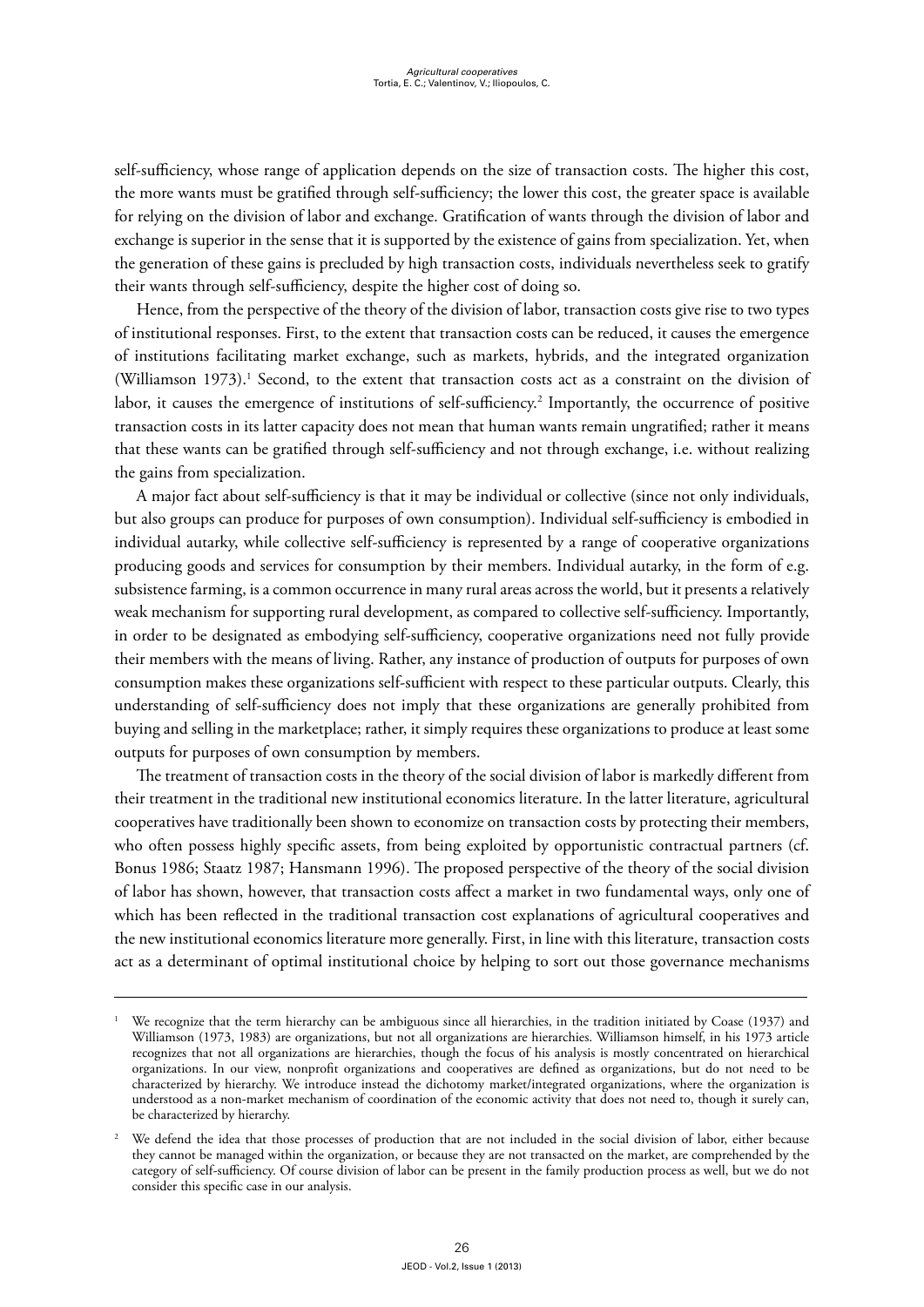that economize on these costs most efficiently. All these governance mechanisms are located strictly within the social division of labor. Second, transaction costs act as a constraint on the social division of labor and thus circumscribe the boundaries of the market economy as a whole (cf. Valentinov 2009) and the process of integration of independent farmers into investor-owned firms. The second role of transaction costs has not been particularly stressed by new institutional economists (with the important exception of Demsetz 1995). The following subsection shows that it is the second role that has the primary explanatory relevance for agricultural cooperatives, and indeed, generates an explanation of why cooperatives have special reasons to be prominent in agriculture.

# *2.2. Specificity of agricultural production*

The objective of this section is to highlight the ways in which the social division of agriculture is constrained and hence necessitates elements of self-sufficiency. The relevant constraints on the social division of labor are interrelated with the rationale for using family organization in agriculture. This rationale, in turn, is in the ability of family-based organization to reduce the cost of supervising hired labor, which is particularly acute in agriculture for the following reasons: 1) workers, for technological reasons, cannot be gathered together in a single location (Pollak 1985: 591) and therefore cannot be effectively monitored; 2) the outcomes of production are inherently uncertain due to unpredictable natural phenomena, and therefore are not unambiguously related to efforts expended by workers, which means that these workers cannot be held fully accountable for their work. Both of these reasons generate an asymmetric distribution of information between employer and employee, which can be opportunistically used by the latter, representing a typical principal-agent problem (see also Binswanger/Rosenzweig 1986: 519; Schmitt 1993a; Valentinov and Iliopoulos 2013).

In the words of Pollak, "the family farm can be regarded as an organizational solution to the difficulty of monitoring and supervising workers" (1985: 591), which also seems to be accepted by most other authors. On the other hand, an important consequence of the low feasibility of hierarchical organization in agriculture and the resulting optimality of family farms is the fact that the size of production units in agriculture is limited by the size of family. This limitation follows directly from the above mentioned difficulties in supervision and monitoring, since minimizing the use of hired labor on the farm implies constraining the farm size to that which can be effectively controlled by one family. Hence, the low feasibility of hierarchical organization in agriculture underlies the known tendency of family farms to preserve small sizes (see e.g. Johnson and Ruttan 1994).

## *2.3. The meaning of agricultural cooperatives*

The low feasibility of hierarchical organization in agricultural production boils down, in essence, to the reduced scope for the social division of labor in agriculture. The social division of labor is predicated on the delegation of activities to specialized providers, and it is this delegation that is precluded by impossibility of adequate supervision of hired labor and by the necessity to preserve the self-sufficiency and independence of farmers. The constrained social division of labor manifests itself in two ways, each of which provides incentives to family farms to provision themselves with business services through cooperative organizations.

The first disadvantage of the small size of family farms lies in the inability to realize the external economies of scale discussed in the previous section. Although, in the opinion of Johnson and Ruttan (1994: 693),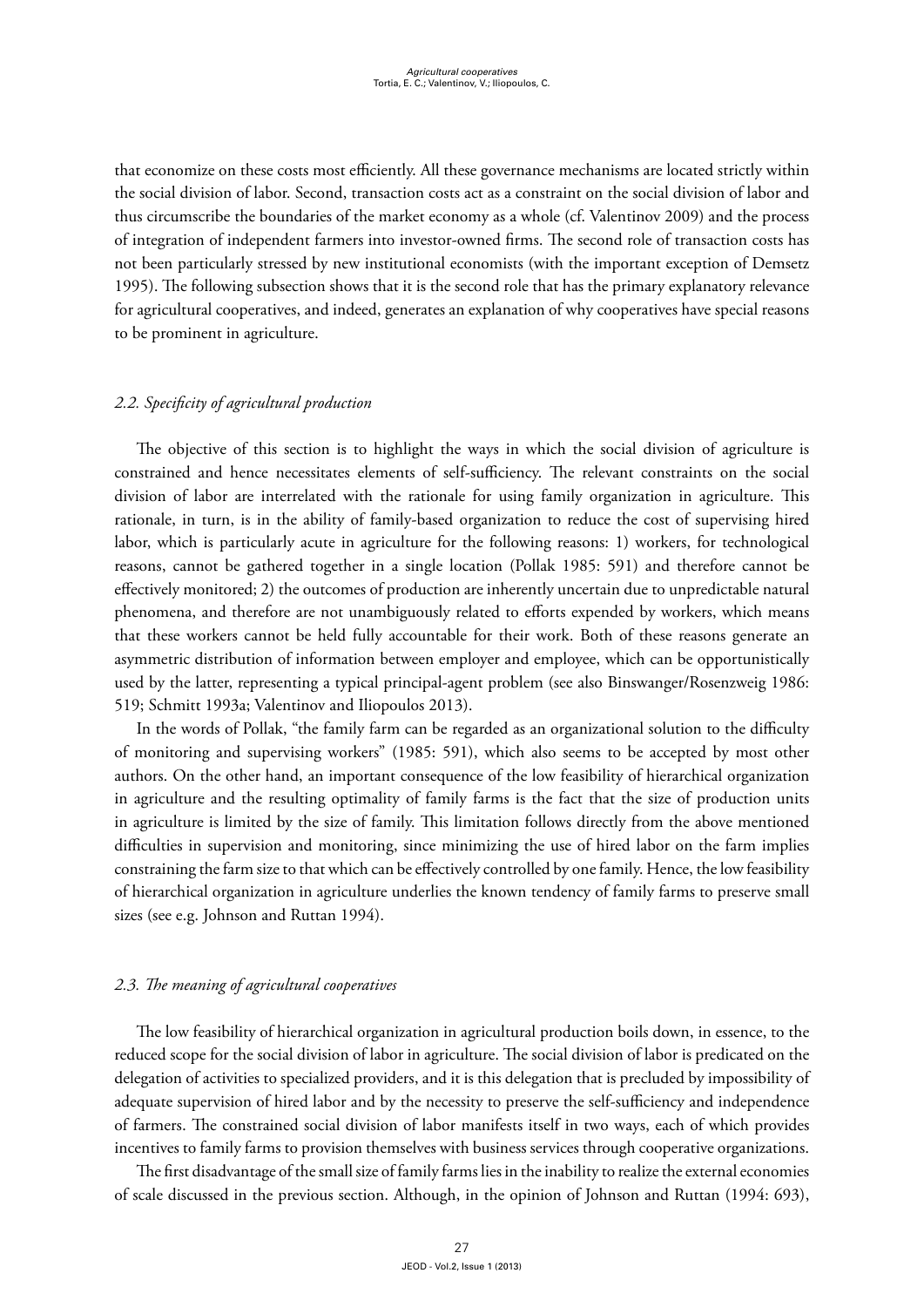these economies may emerge due to pecuniary economies or policy distortions, they nevertheless represent a real source of cutting production costs and improving access to markets. Yet, realization of these economies is limited by the size of the farm that can be effectively managed by one family, by the size that a family can reach, as well as by the necessity to coordinate parceled units represented by producer-owners.

The second disadvantage relates to the fact that firms occupying upstream and downstream positions with respect to farmers do not experience fragmentation of production and the monitoring and supervision difficulties characteristic of agriculture. These are, as a rule, hierarchically organized. Hierarchical organization, however, presupposes much weaker constraints on firm expansion than family-based organization. Consequently, up- and downstream firms have significantly larger sizes than individual family farms. Historically, this has resulted in the tendency of family farms to exhibit a much more competitive industry structure than the upstream and downstream firms in the agri-food sector, whereby farmers have been put at an increasing disadvantage in terms of their ability to bargain with up- and downstream trading partners on an equitable basis. Inter-farmer competition can exert extreme downward pressure on prices, which can force individual owners to sell their land. Moreover, the farmers' disadvantage resides not only in the danger of monopolistic pricing by up- and downstream firms, but also in their lower ability to combat opportunistic behavior on the part of these firms. As was indicated by Staatz (1987) and Hansmann (1996), farmers face significant risks of their trading partners exercising opportunistic expropriation of quasi-rents on their specific assets. The only alternative which is compatible with both retention of independent small ownership and with the achievement of adequate scale economies and market survival potential is the creation of collective governance forms represented by agricultural cooperatives.

As suggested by the theory of the social division of labor, the meaning of agricultural cooperatives is in enabling the self-provisioning of economic actors with goods and services whose delivery is precluded by the constraints on the social division of labor. As the above discussion has shown, the agriculture-specific constraints on the social division of labor result in the dominant role of family farming which suffers from the low ability to realize the advantages of large-scale business and low market power. The first disadvantage of family farms, their inability to capture external economies of scale, is overcome by machinery-pooling cooperatives, specialized service cooperatives, credit cooperatives, as well as a variety of rural cooperatives providing benefits to rural households. Such cooperatives represent an extension of individual family farms, which makes it possible to combine the advantages of family-based organization with the economies of large-scale production of required goods and services. The second disadvantage of family farms, their low market power compared to that of their up- and downstream trading partners, is overcome by marketing, purchasing, and bargaining cooperatives and associations. These cooperatives, too, manage to capture the economies of large-scale business organization while retaining the economic and legal independence of their members (which of course have to fulfill their obligations toward their cooperatives).

#### **3. Institutional embeddedness: Structural change in the agri-food system**

## *3.1. Trends in the Western agri-food system and the role of cooperatives*

The previous discussion has suggested that the organizational economics rationale for agricultural cooperatives is closely interrelated with that for family farms. This implies that as long as family farms continue their existence as players in the agri-food sector, cooperatives are bound to preserve their basic role.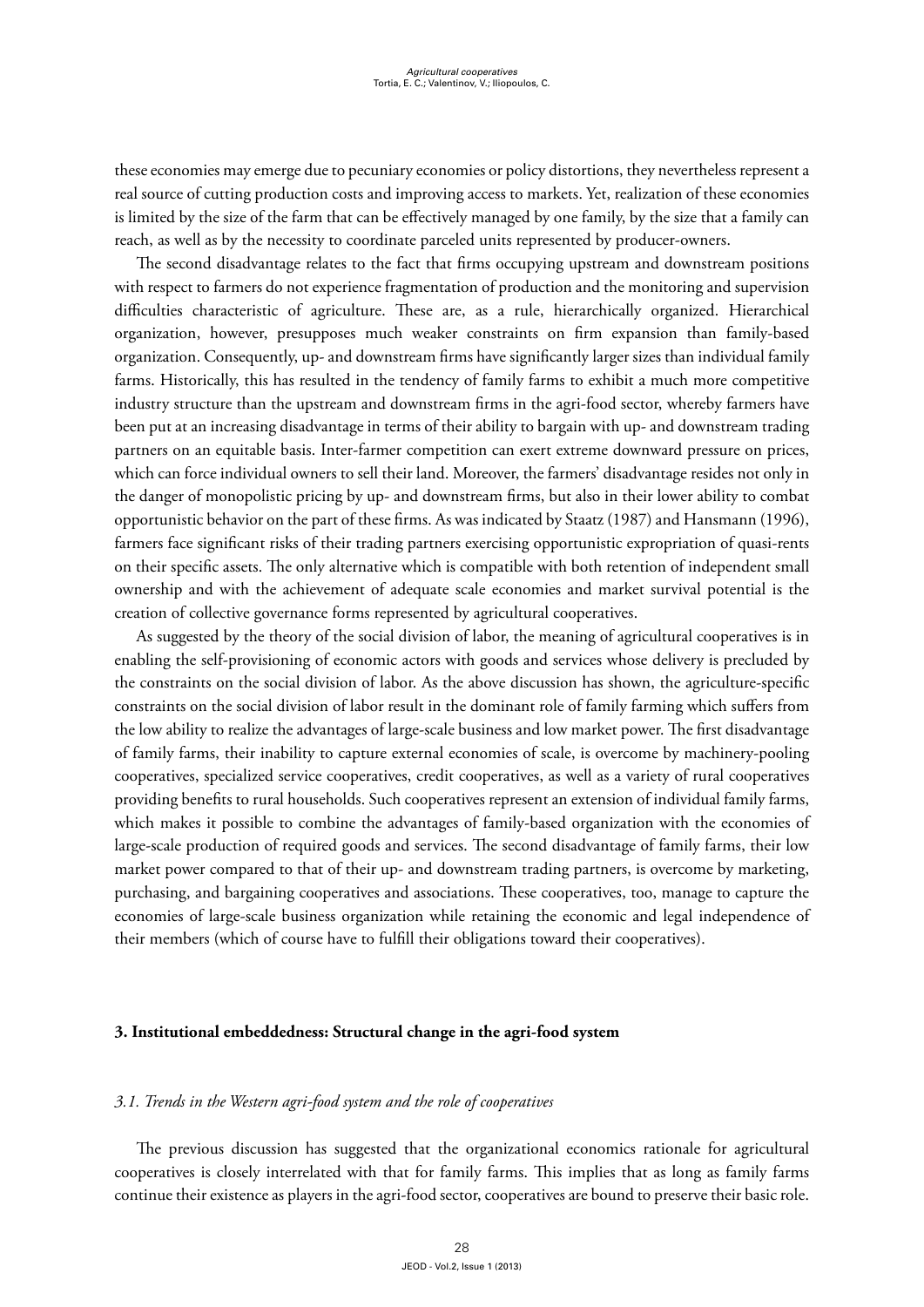However, in order to realize that role, cooperatives may resort to a very diverse spectrum of organizational strategies. The choice of specific strategies is importantly determined by the ongoing processes of structural change that are dramatically transforming the organizational structure of the agri-food sectors of Western countries.

Basically, structural change in Western agri-food sectors involves increasing concentration in all of their major components, such as food retailing, food processing, handling and transportation, input supply, and agricultural production. For example, in the U.S. retail food market from 1991 to 2001, the four-firm share increased from 23.3 percent to 27.8 percent, while the eight-firm share increased from 35.2 percent to 43.6 percent (USDA 2002: 6). According to the information of the Committee on Agriculture, Nutrition, and Forestry of the United States Senate, in the U.S. in 2003 the four-firm ratio in the packing industry was 84 percent for steer and heifer slaughter and 64 percent for hog slaughter; in 2004, four companies controlled 89% of the breakfast cereals market; in 2002, the four-firm ratio for terminal elevators was 60 percent; in 2004, four large agrochemical/seed companies controlled more than 75% of the nation's seed corn sales and 60% of soybean seed sales (Harkin 2004). Trends of increasing concentration in agribusiness are characteristic also for Europe (Buccirossi et al. 2002).

Yet, even though the average size of family farms is rising, concerns are being increasingly voiced about the weakening of market power of family farms and the gradual elimination of competition in nonagricultural components of the agri-food sectors (Heffernan 1999; Harkin 2004). This suggests that concentration processes in agricultural production are being increasingly outpaced by those occurring in the rest of the agri-food sectors. The widening of this divergence is fully consistent with the existence of the above-discussed self-sufficiency tendency of family farms and constraints on their ability to reach large sizes. Even though technological progress allows for expansion of the volume of production activities that can be conducted by one family, the need to preserve family-based organization prevents the process of structural change from unfolding at a pace that can be accommodated by those industries that are based on hierarchical organization and are therefore free from any comparable size limitations.

The growing gap between sizes of family farms and their upstream and downstream trading partners dictates the expanding need for intersectoral coordination within the agri-food sectors and thereby enhances the potential role that can be played by cooperatives. Yet, coordination in the agri-food sector can be achieved by both cooperative and non-cooperative means. Sporleder (1992) lists the following institutional arrangements of coordination in the agri-food sector: market specification contracts, production management contracts, resource-providing contracts, forward pricing contracts, marketing orders, and agricultural cooperatives. The extent to which the former are likely to be used depends on their competitive advantage. Sykuta and Cook (2001) argue that the strength of cooperatives in effecting coordination resides in their tendency to involve lower information asymmetries and greater trust in their relationships with farmers than would be the case with investor-oriented firms. On the other hand, agricultural cooperatives are exposed to increasingly intense competition and growing capital requirements; to take full advantage of this strength, they need to adopt organizational strategies that allow them to be flexible and responsive to member needs while simultaneously ensuring access to the required capital. These strategies often lead to the emergence of new cooperative models that look increasingly dissimilar to the traditional cooperative models and increasingly similar to investor-oriented firms. New generation cooperatives are the most typical example of structural change involving cooperative coordination in agricultural. More generally, new cooperative models deserve attention because they may, though not necessarily, be incompatible with the basic structure of cooperatives' production, which rests with the preservation of self-sufficiency as embodied in membership rights. The issue of new cooperative models is the subject of the following subsection.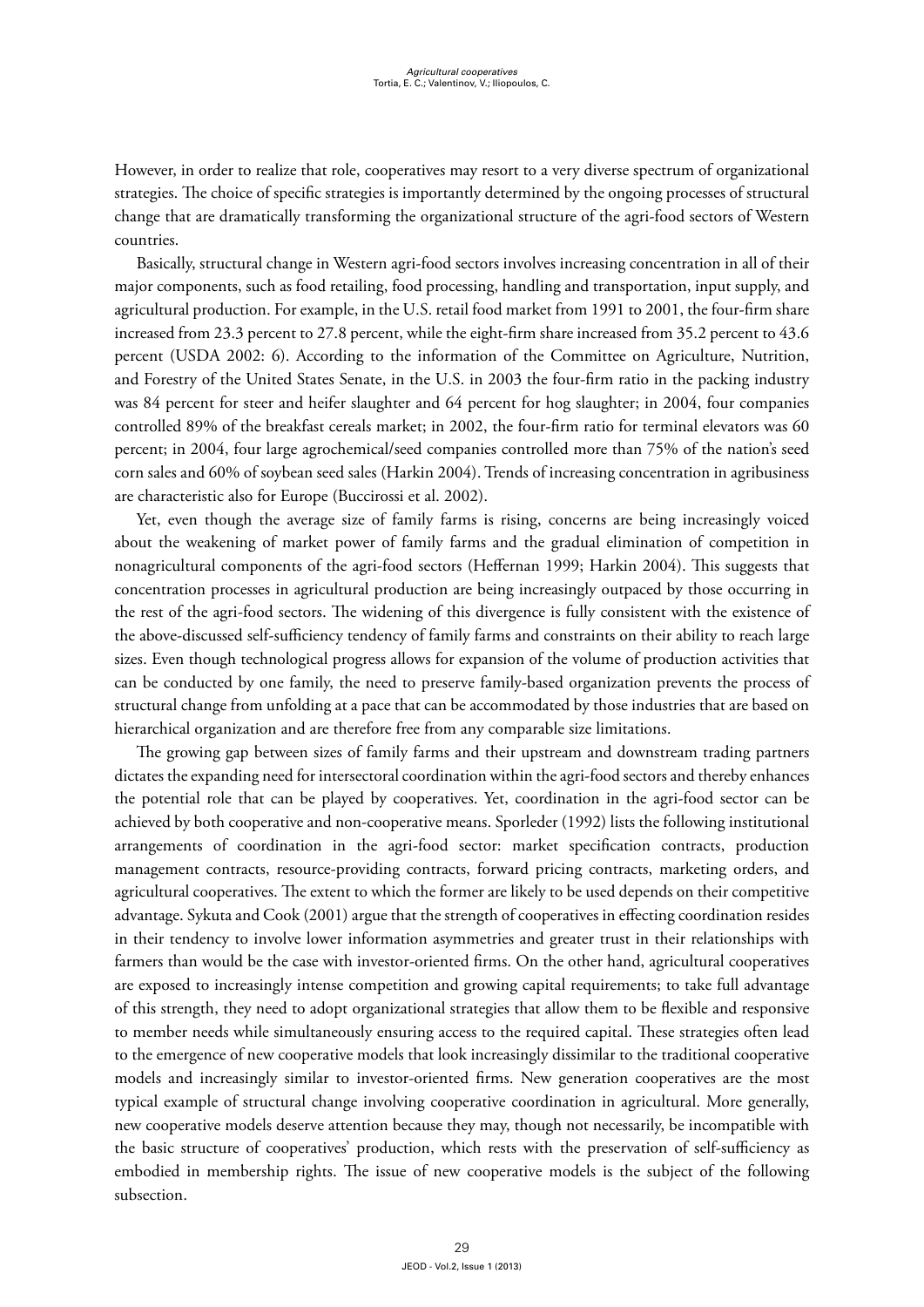# *3.2. The emergence of new cooperative models*

In the 1980s, agricultural cooperatives in the Western hemisphere entered a new era of an unusually difficult and hostile business environment, an era continuing to the present day. The major challenges faced by cooperatives since then include fierce competition with powerful food and agricultural input conglomerates as well as financing shortages caused by deteriorating capital markets. These challenges laid bare a number of internal constraints that have become known as the property rights problems (also known as incentive problems) of agricultural cooperatives (Cook 1995). Due to these problems, agricultural cooperative members felt discouraged to invest significant risk capital (Cook and Iliopoulos 2000) and were unable to make efficient collective decisions (Iliopoulos and Hendrikse 2009). These problems resulted in numerous cooperative conversions into investor-oriented firms and liquidations, as well as experimentation with new cooperative models (Cross et al. 2009; Chaddad and Cook 2004).

Chaddad and Cook (2004) organized these models into a continuum delimited by the traditional cooperative on one side and the investor-oriented firm on the other. The authors argue that cooperative models can be distinguished by how ownership rights are defined and assigned to the major stakeholders of the firm. Between the polar forms of the traditional agricultural cooperative and the investor-oriented firm, they identify five nontraditional cooperative models: proportional investment cooperatives, memberinvestor cooperatives, new generation cooperatives, cooperatives with capital-seeking entities, and investorshare cooperatives (ibid, p. 350).

| Problem                    | <b>Description</b>                                                                                                                                                                                                                                                                                                                                                                                                                                                                                                                                                                                                                           |
|----------------------------|----------------------------------------------------------------------------------------------------------------------------------------------------------------------------------------------------------------------------------------------------------------------------------------------------------------------------------------------------------------------------------------------------------------------------------------------------------------------------------------------------------------------------------------------------------------------------------------------------------------------------------------------|
| Free Rider<br>Problem      | A situation where current members or non-members use a resource for their individual benefit, and property rights are not well<br>suited nor enforced in a way that ensures that current member-patrons or current non-member-patrons bear the full costs of<br>their actions and/or receive the full benefits they generate. This situation is typical for open membership cooperatives.                                                                                                                                                                                                                                                    |
| Horizon<br>Problem         | A situation where a member's residual claim on the net income generated by an asset is shorter than the productive life of<br>that asset (Porter and Scully, 1988). This problem is caused by restrictions on transferability of residual claimant rights and<br>the restricted liquidity through a secondary market for the transfer of such rights. The horizon problem creates an investment<br>environment in which there is a disincentive for members to contribute to growth opportunities. This problem is particularly<br>severe with respect to investment in research and development, advertisement and other intangible assets. |
| Portfolio<br>Problem       | A situation where cooperative members, due to the lack of transferability, liquidity, and appreciation mechanisms for the<br>exchange of residual claims, are not able to adjust their cooperative asset portfolio to match their personal risk preferences.<br>In cooperatives, the investment decision is "tied" to the patronage decision and thus, from an investment point of view,<br>members hold suboptimal portfolios. As a result, members attempt to encourage cooperative decision-makers to rearrange<br>the cooperative's investment portfolio even if the reduced risk means lower expected returns.                          |
| Control<br>Problem         | A situation of divergence of interests between the membership and their representative board of directors (principal) and<br>management (agent). Since the information provided and external pressures exerted by publicly traded equity instruments<br>(stock market) is not present in cooperatives, and the members serving on the Board of Directors may have little or no<br>experience in effectively exercising control, governance bodies operate with a handicap.                                                                                                                                                                   |
| Influence Costs<br>Problem | A situation where members attempt to influence collective decision-making to their own advantage. As shares in most<br>cooperatives are neither transferable nor tradable, members that cannot exit the cooperative are left with only the voice<br>option (Hirschman, 1970). Especially if the cooperative is engaged in a wide range of activities, influence activities complicate<br>collective decision-making, and lead to wrong decisions or no decisions at all.                                                                                                                                                                     |

Table 1. Property rights problems of agricultural cooperatives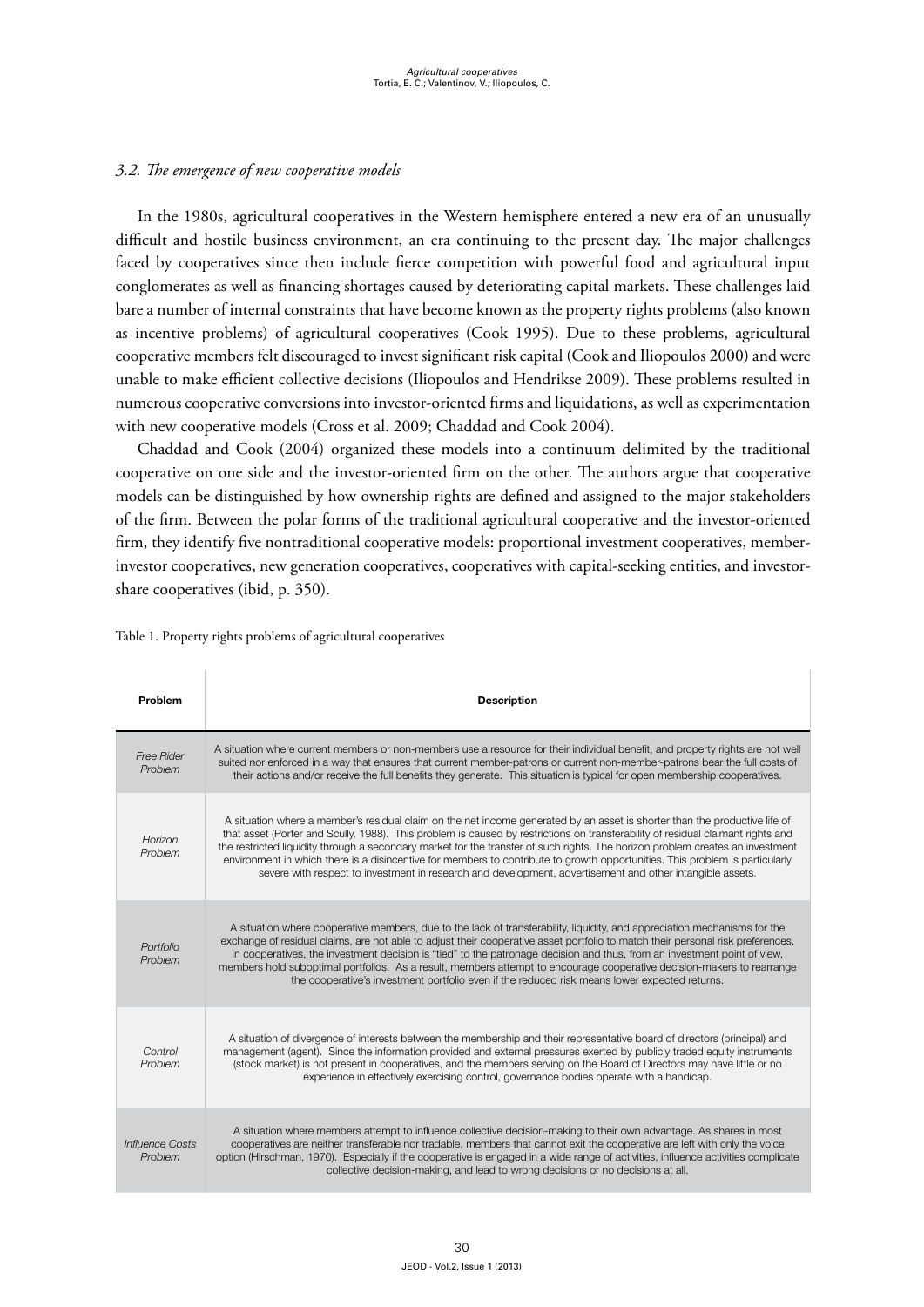The main problems connected with the functioning of traditional cooperative property rights, which are characterized by open membership and non-transferability of claims on the patrimony of the organization are listed and described in Table 1. Traditional cooperatives are characterized either by nontransferable and redeemable capital shares owned by members (mostly in Anglo-Saxon countries), or by reinvestment of net residuals into locked assets (mainly in Southern European countries). These features of the traditional structure of cooperative property rights generate various incentive problems, which are listed and described in Table 1. Free riding derives from the fact that the utilization of common resources coupled with democratic membership rights engenders and incentivizes either the overuse of common assets, as in the tragedy of the commons problem (Hardin 1960; Ostrom 1990; Tortia 2011), or the reduction of work effort in an opportunistic way (Williamson 1973). The horizon problem is connected with the limited temporal horizon of permanence of the members in the cooperative in the presence of indivisibilities of assets (Furubotn and Pejovich 1970), while the portfolio problem is connected with the impossibility of differentiating investments in the presence of common or socialized assets. Finally, the control problem and the influence cost problem stem from the divergence of interests and preferences in a democratically managed organization, and in the connected costs of ownership (Hansmann 1996)

New cooperative models introduced various types of modifications to the basic scheme, which is usually deemed to induce investment and collective decision-making inefficiencies. Two main groups of modified sets of property rights are singled out (cf. Chaddad and Cook 2004). The first group includes proportional investment cooperatives, member-investor cooperatives and new generation cooperatives. In these cases ownership rights are restricted to member-patrons. The second group includes cooperatives with capital seeking entities and investor share cooperatives. In the first group, proportional investment cooperatives differ from the more traditional model only because members are required to acquire an amount of capital proportional to their patronage shares. Capital management policies are required to adapt internally generated capital to patronage shares. In member investor cooperatives net surpluses are distributed in proportion to capital shareholding and not to patronage (or a mix of the two can be devised). Distribution can take place either in terms of dividends or though appreciation of existing shares.

The two above mentioned solutions represent the most traditional modification of cooperative property rights and have been experimented in most countries over several decades. New generation cooperatives emerged in the United States during the 1970s and 1980s (Harris et al. 1996). They are considered to represent a new type of modification of cooperative property rights because they tie equity to delivery rights. New generation cooperatives are closed membership cooperatives in which, ordinarily, the number of members does not vary, but delivery rights are exchangeable. In addition, member-patrons are required to acquire delivery rights on the basis of expected patronage. Given these basic rules, a secondary market for delivery rights can be created where such rights can also be sold to new members, upon approval by the cooperative. The delivery of the product itself is regulated by complex marketing contracts that also include evaluations of product quality. New generation cooperatives introduce the possibility of appreciable and saleable shares. This way, the need for redeemability of members' shares and the ensuing variability of the firm capital is curtailed since members can sell their delivery rights on the secondary market. The property arrangements of new generation cooperatives induce a mechanism of incentive alignment whereby economic payoffs to the acquisition of the firm equity can be substantial. However, members' willingness to pay the upfront price of their delivery rights in terms of the firm equity presupposes that the market for delivery rights works smoothly enough, because otherwise incoming members can incur substantial losses given the non-redeemability of their equity shares. Finally, new cooperative models in the second group overcome the perfect identification of member-patrons with the owners of the organization. Outside ownership is allowed either in the form of partnerships or creation of controlled subsidiaries in the case of cooperatives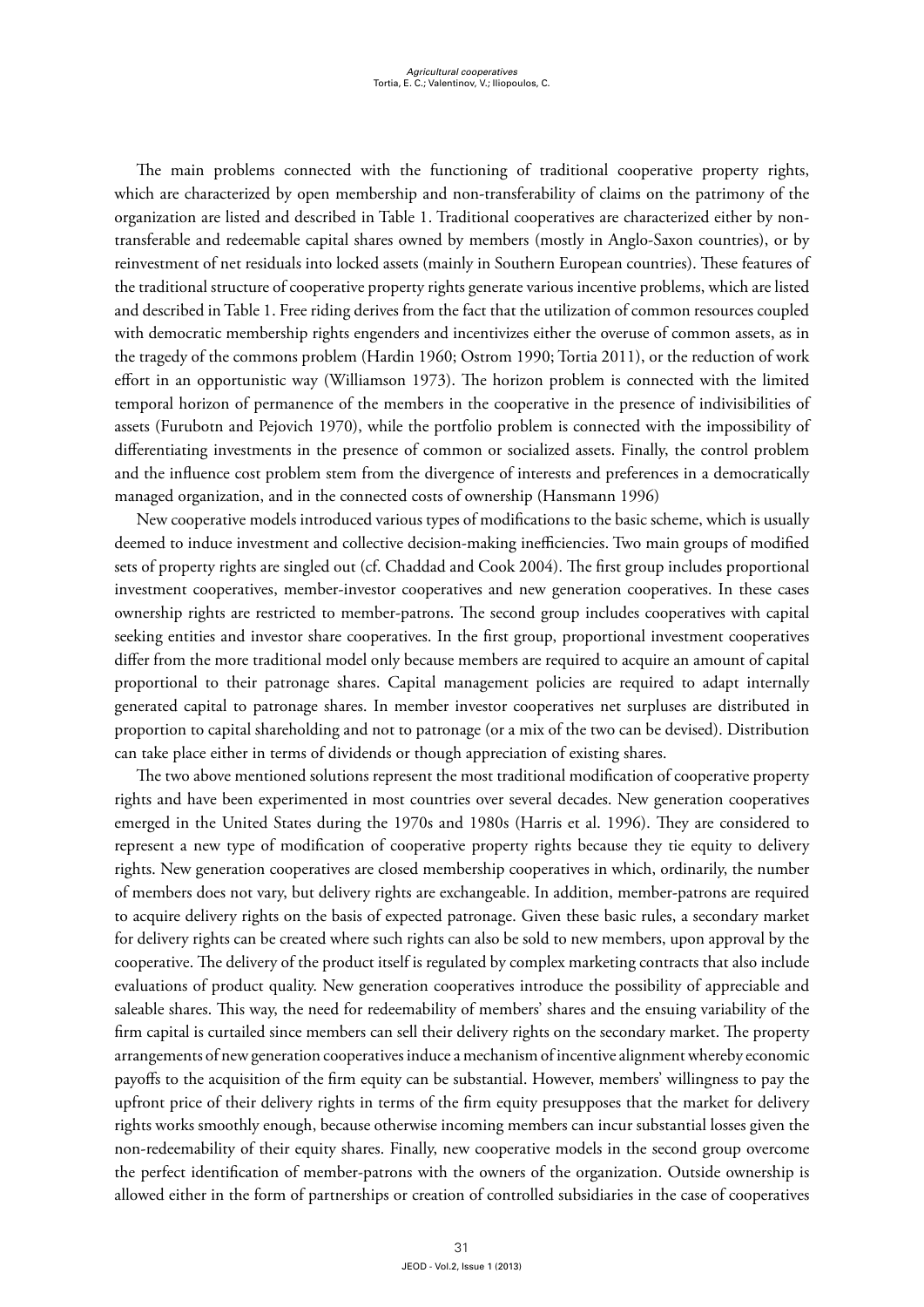with capital seeking entities, or in the form of direct participation to the firm equity by external investors in the case of investor share cooperatives. This last type of solution creates more scope for the acquisition of equity capital on financial markets, but at the cost of diminished residual rights (USDA 2002, p. 25).

It must be mentioned that there exists no straightforward way of linking the specific property rights problems to a specific cooperative model in Chaddad and Cook's (2004) continuum. Each cooperative model encompasses various organizational innovations that are adopted to address more than one of the five property rights problems. These innovations pursue two goals: to provide cooperative members with strong incentives to supply their cooperative with risk capital and to facilitate collective decision-making at the same time. It is possible, however, to discern that the first three property rights problems justify the first goal while the remaining two explain the second one (cf. Table 1).

#### **4. Concluding remarks and policy implications**

The proposed sector-specific argument explains the critical importance of cooperatives in agriculture, even if it is their institutional embeddedness in the Western agri-food systems that underlies their challenges. Cooperatives have been shown to be units of self-provisioning located partially outside the system of the social division of labor. Yet, the institutional structure of the Western agri-food systems forces cooperatives to compete with, and thus to act as, functional equivalents of investor-owned firms. As a result, cooperatives are being exposed to pressures to adopt new governance models increasingly similar to those of investorowned firms. Cooperatives have reacted to external and internal challenges by introducing new property rights models that strive, simultaneously, to increase the power of economic incentives, improve the ability to raise capital - first and foremost equity, and preserve the basic governance form of cooperatives, which identifies farmer-members with the controlling patron. The basic policy implication of this argument is that policy makers need to be aware of the tensions arising between the economic nature of agricultural cooperatives and their institutional embeddedness.

Policy instruments reflecting the economic nature of agricultural cooperatives include securing their limited immunity to antitrust regulations as well as granting tax exemptions, access to favorable terms of credit, and technical assistance. Immunity from antitrust regulation stems from the limited dimension of cooperatives, and from their tendency to eschew dimensional increases that are exclusively functional to increase market shares and market power. On the other hand, tax exemptions or tax advantages are justified in many countries, for example in Italy, by the not-for-profit nature of cooperatives and by the complete or partial socialization and indivisibility. The basic public policy challenge, however, is related to ensuring policy makers' awareness of the necessity for new nontraditional cooperative models, and for adjustments to legislative frameworks in accordance with these new models. As this paper has shown, the meaning of these models is not in attempting to break antitrust regulations, but in bringing the self-provisioning core of agricultural cooperatives in line with the requirements of the embedding institutional structure. For example, the closed membership policy of new generation cooperatives may represent not an attempt to increase profits by controlling supply, but rather a tool for operating the cooperative's processing plant at optimal capacity, thus overcoming some of the most serious challenges represented by free-riding, the horizon problem, and the portfolio problem.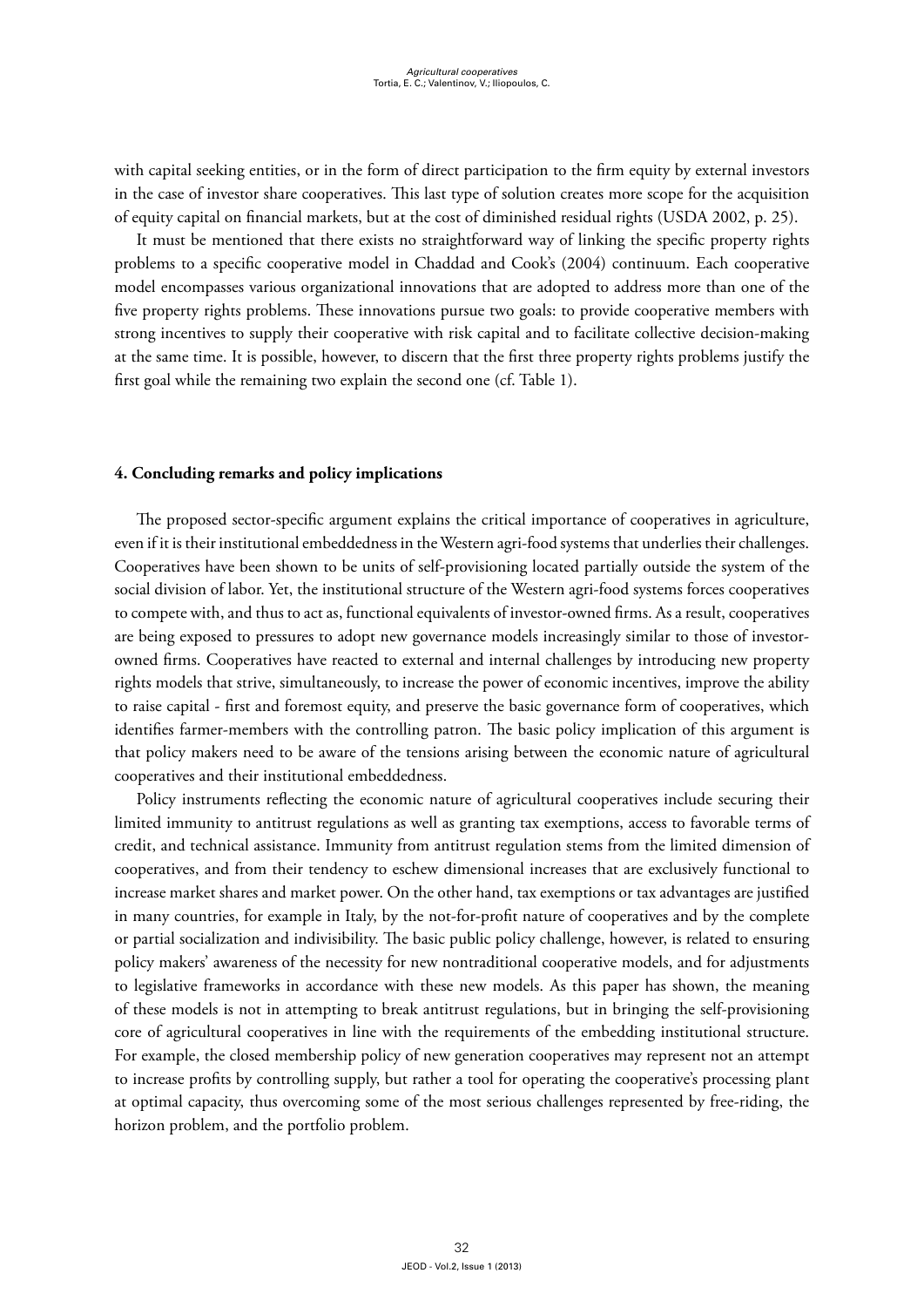# **References**

- Becker, G., Murphy, K. (1992). The division of labor, coordination costs, and knowledge. Quarterly Journal of Economics 107, 1137–1160. <http://dx.doi.org/10.2307/2118383>
- Binswanger, H., Rosenzweig, M. (1986). Behavioral and Material Determinants of Production Relations in Agriculture. Journal of Development Studies 22, 503-539. [http://dx.doi.org/10.1080/00220388608421994](http://dx.doi.org/10.1080%2F00220388608421994)
- Bonus, H. (1986). The Cooperative Association as a Business Enterprise: a Study in the Economics of Transactions. Journal of Institutional and Theoretical Economics 142, 310-339.
- Buccirossi, P., Marette, S., Schiavina A. (2002). Competition Policy and the Agribusiness Sector in the European Union. European Review of Agricultural Economics 29(3), 373-397. [http://dx.doi.org/10.1093/eurrag/29.3.373](http://dx.doi.org/10.1093%2Feurrag%2F29.3.373)
- Chaddad, F., Cook, M. (2004). Understanding New Cooperative Models: an Ownership-Control Rights Typology. Review of Agricultural Economics 26(3), 348-360. [http://dx.doi.org/10.1111/j.1467-9353.2004.00184.x](http://dx.doi.org/10.1111%2Fj.1467-9353.2004.00184.x)
- Coase, R.H. (1937). The nature of the firm. Economica 4 (16), 386-405. [http://dx.doi.](http://dx.doi.org/10.1111%2Fj.1468-0335.1937.tb00002.x) [org/10.1111/j.1468-0335.1937.tb00002.x](http://dx.doi.org/10.1111%2Fj.1468-0335.1937.tb00002.x)
- Copa-Cogeca (2010). Agricultural Cooperatives in Europe. Main Issues and Trends. European agricooperatives (Cogeca), Brussels. Web site:<http://www.copa-cogeca.eu/Cogeca>
- Cook, M.L. (1995). The Future of U.S. Agricultural Cooperatives: A Neo-Institutional Approach. American Journal of Agricultural Economics 77 (5), 1153-59. [http://dx.doi.org/10.2307/1243338](http://dx.doi.org/10.2307%2F1243338)
- Cook, M.L., Iliopoulos, C. (2000). Ill-Defined Property Rights in Collective Action: The Case of US Agricultural Cooperatives. In Menard, C. (Ed), Institutions, Contracts, and Organizations: Perspectives from New Institutional Economics (pp. 335-348). London: Edward Elgar.
- Cross, R.M., Buccola, S.T., Thoman, E.A. (2009). Cooperative Liquidation under Competitive Stress. [European Review of Agricultural Economics](http://erae.oxfordjournals.org/) 36 (3), 369-393. [http://dx.doi.org/10.1093/erae/](http://dx.doi.org/10.1093%2Ferae%2Fjbp027) [jbp027](http://dx.doi.org/10.1093%2Ferae%2Fjbp027)
- Demsetz, H. (1995). The economics of the business firm: seven critical commentaries. Cambridge: Cambridge University Press.<http://dx.doi.org/10.1017/CBO9780511582356>
- Cooperatives Europe (2008). The Role of the Co-operatives in the Social Dialogue. Brussels: Cooperatives Europe. [http://ns39179.ovh.net/~coopsue/IMG/pdf/SPP\\_STUDY\\_REPORT\\_](http://ns39179.ovh.net/~coopsue/IMG/pdf/SPP_STUDY_REPORT_FINAL_12_02_2008.pdf) [FINAL\\_12\\_02\\_2008.pdf](http://ns39179.ovh.net/~coopsue/IMG/pdf/SPP_STUDY_REPORT_FINAL_12_02_2008.pdf) . Accessed 19 March, 2013.
- Furubotn, E.G., Pejovich, S. (1970). Property rights and the behaviour of the firm in a socialist state: the example of Yugoslavia, Zeitschrift für Nationalökonomie 30(5), 431-454. [http://dx.doi.](http://dx.doi.org/10.1007%2FBF01289247) [org/10.1007/BF01289247](http://dx.doi.org/10.1007%2FBF01289247)
- Hansmann, H. (1996). The Ownership of Enterprise, Cambridge: The Belknap Press of Harvard University Press.
- Hardin, G. (1968). The tragedy of the commons. Science 162(3859), 1243–1248. <http://dx.doi.org/10.1126/science.162.3859.1243>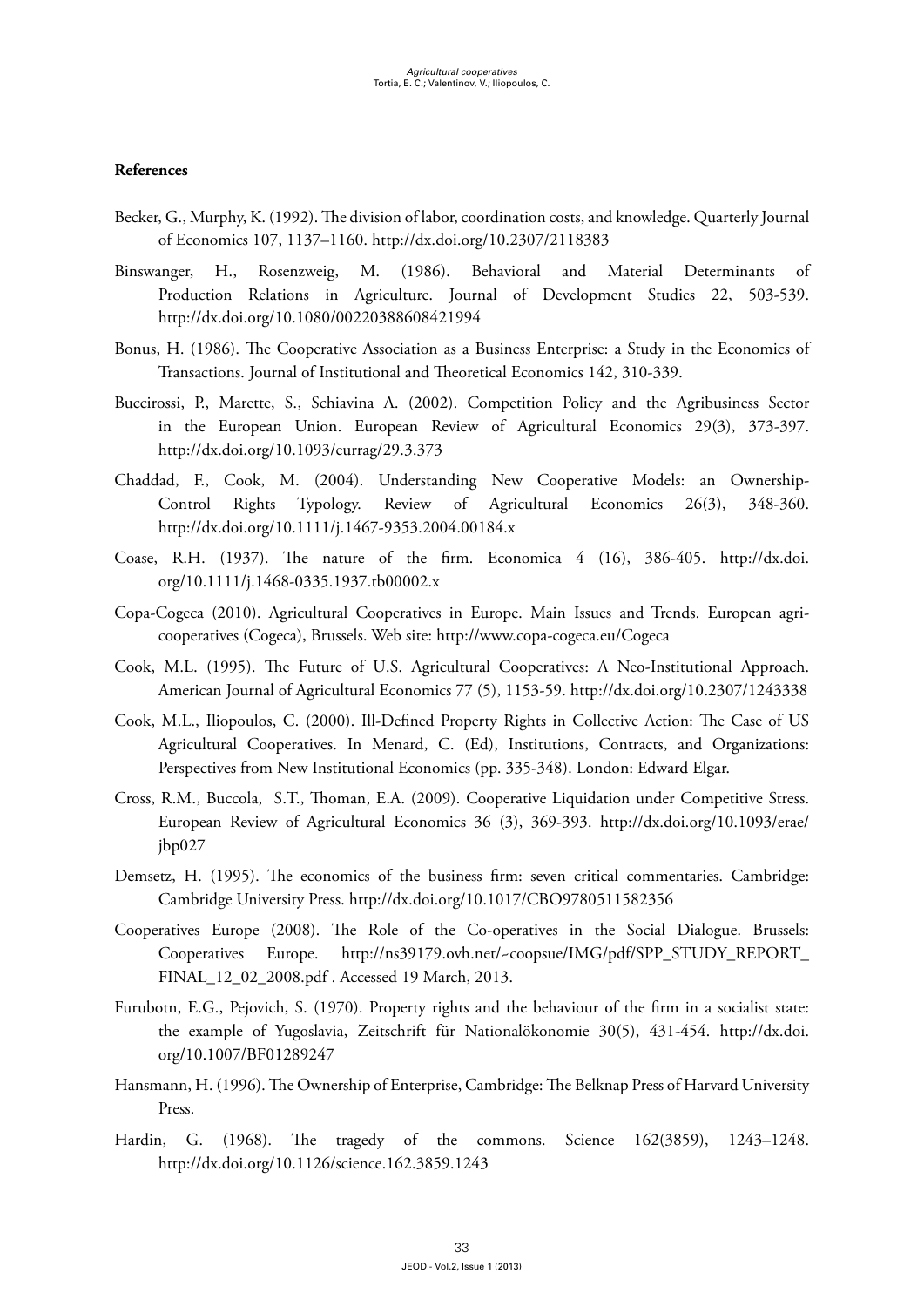- Harkin, T. (2004). Economic Concentration and Structural Change in the Food and Agriculture Sector: Trends, Consequences and Policy Options. U.S. Senate Committee on Agriculture, Nutrition & Forestry White Paper.
- Harris, A., Stefanson B., Fulton M. (1996), New Generation Cooperatives and Cooperative Theory. Journal of Cooperatives 11, 15-28.
- Heffernan, W. (1999). Consolidation in the Food and Agriculture System. Report to the National Farmers Union.
- Hirschman, A.O. (1970). Exit, Voice, and Loyalty: Responses to Decline in Firms, Organizations, and States. Cambridge: Harvard University Press.
- Iliopoulos, C., Hendrikse, G.W.J. (2009). Influence Costs in Agribusiness Cooperatives: Evidence from Case Studies. International Studies of Management & Organization 39 (4), 60-80. [http://dx.doi.](http://dx.doi.org/10.2753%2FIMO0020-8825390404) [org/10.2753/IMO0020-8825390404](http://dx.doi.org/10.2753%2FIMO0020-8825390404)
- Iliopoulos, C., Valentinov, V. (2012). Opportunism in Greek agricultural cooperatives. Outlook on Agriculture 41(1), 15-19. <http://dx.doi.org/10.5367/oa.2012.0071>
- Johnson, N., Ruttan V. (1994). Why Are Farms So Small? World Development 22(5), 691-706. [http://dx.doi.org/10.1016/0305-750X\(94\)90044-2](http://dx.doi.org/10.1016%2F0305-750X(94)90044-2)
- Ménard, C. (2004). The Economics of Hybrid Organizations. Journal of Institutional and Theoretical Economics 160, 1-32. [http://dx.doi.org/10.1628/0932456041960605](http://dx.doi.org/10.1628%2F0932456041960605)
- Ostrom, E. (1990). Governing the Commons. The evolution of institutions for collective action. Cambridge: Cambridge University Press. [http://dx.doi.org/10.1017/CBO9780511807763](http://dx.doi.org/10.1017%2FCBO9780511807763)
- Pollak, R. (1985). A Transaction Cost Approach to Families and Households. Journal of Economic Literature 23, 581-608.
- Schmitt, G. (1993). Why Collectivization of Agriculture in Socialist Countries Has Failed: A Transaction Cost Approach. In Csaki, C., Kislev, Y. (Eds), Agricultural Cooperatives in Transition. Boulder: Westview Press.
- Smith, A. (1981). [An](http://haweb1.bibliothek.uni-halle.de:2102/?\zoe+tit+An) [inquiry](http://haweb1.bibliothek.uni-halle.de:2102/?\zoe+tit+inquiry) [into](http://haweb1.bibliothek.uni-halle.de:2102/?\zoe+tit+into) [the](http://haweb1.bibliothek.uni-halle.de:2102/?\zoe+tit+the) [nature](http://haweb1.bibliothek.uni-halle.de:2102/?\zoe+tit+nature) [and](http://haweb1.bibliothek.uni-halle.de:2102/?\zoe+tit+and) [causes](http://haweb1.bibliothek.uni-halle.de:2102/?\zoe+tit+causes) [of](http://haweb1.bibliothek.uni-halle.de:2102/?\zoe+tit+of) [the](http://haweb1.bibliothek.uni-halle.de:2102/?\zoe+tit+the) [wealth](http://haweb1.bibliothek.uni-halle.de:2102/?\zoe+tit+wealth) [of](http://haweb1.bibliothek.uni-halle.de:2102/?\zoe+tit+of) [nations,](http://haweb1.bibliothek.uni-halle.de:2102/?\zoe+tit+nations) Vol. 1. Indianapolis: Liberty Fund.
- Sporleder, T. (1992). Managerial Economics of Vertically Coordinated Agricultural Firms. American Journal of Agricultural Economics 74, 1226-31. <http://dx.doi.org/10.2307/1242792>
- Staatz, J. (1987). [Farmers' Incentives to Take Collective Action via Cooperatives: A Transaction Cost](http://www.rurdev.usda.gov/rbs/pub/sr18/incentve.pdf)  [Approach](http://www.rurdev.usda.gov/rbs/pub/sr18/incentve.pdf), in Jeffrey Royer (Ed.), Cooperative Theory: New Approaches, Agricultural Cooperative Service, Service Report 18, Washington, D.C.: USDA.
- Sykuta, M., Cook M. (2001). Cooperative and Membership Commitment: A New Institutional Economics Approach to Contracts and Cooperatives. American Journal of Agricultural Economics 83, 1273- 1279. [http://dx.doi.org/10.1111/0002-9092.00278](http://dx.doi.org/10.1111%2F0002-9092.00278)
- Tortia, E. C. (2011). The firm as a common. The case of accumulation and use of common resources in mutual benefit organizations. University of Trento, Discussion Paper of the Department of Economics, no. 12/2012. URL: <http://www.unitn.it/files/download/15312/1211tortia.pdf>
- UN (2009). Cooperatives in social development. Report of the Secretary-General, no. A/64/132.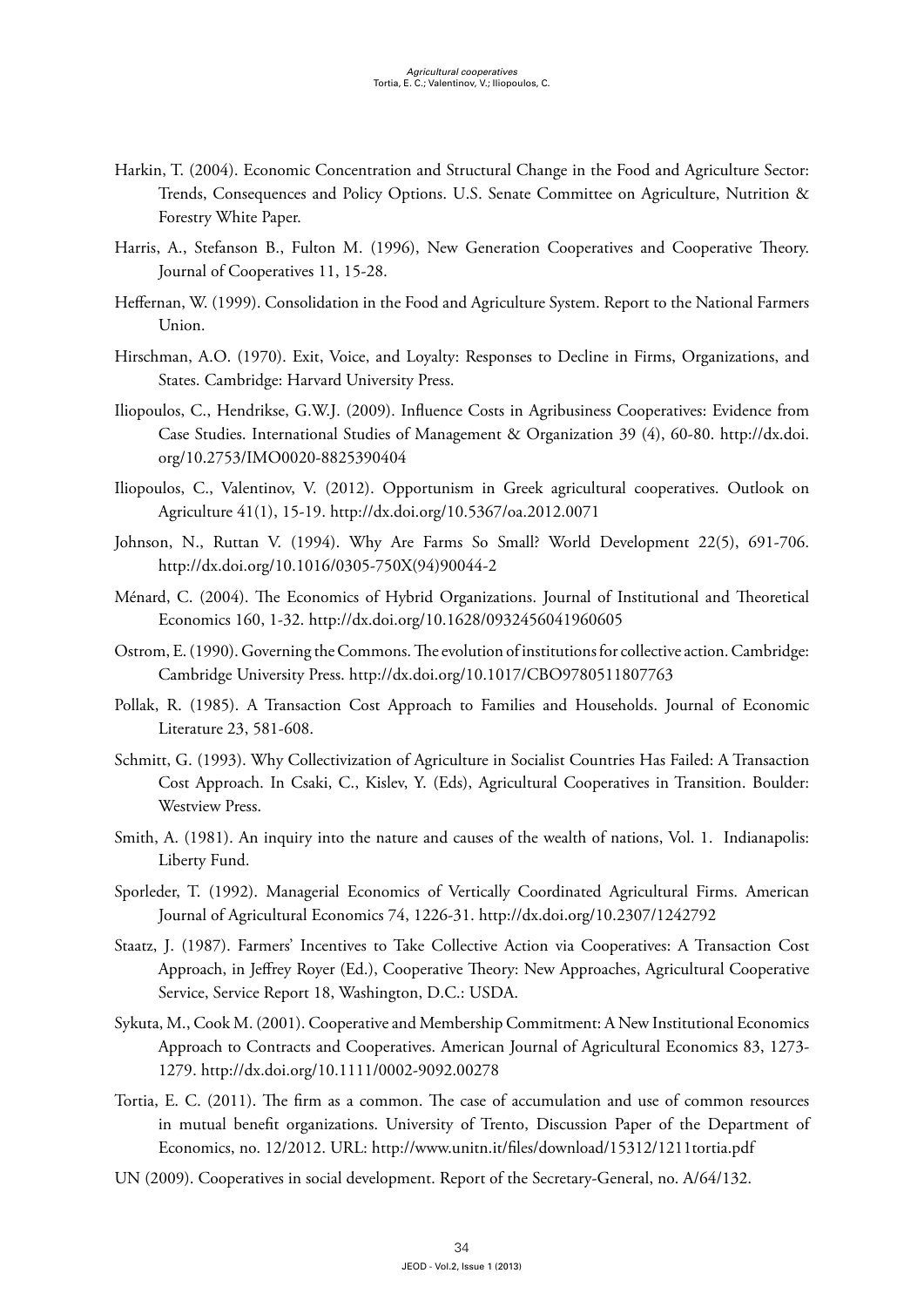- UN (2009). Cooperatives in social development and implementation of the International Year of Cooperatives Report of the Secretary-General, no. A/66/136.
- USDA (2002). Agricultural cooperatives in the 21st century, Agricultural Cooperative Service, Cooperative Information Report 60, Washington, D.C.: USDA.
- USDA (2010), Cooperative statistics 2010. Washington, D.C.: USDA.
- Valentinov, V. (2007). Why Are Cooperatives Important in Agriculture? An Organizational Economics Perspective. Journal of Institutional Economics 3(1), 55-69.
- Valentinov, V. (2009). Third Sector Organizations in Rural Development: A Transaction Cost Perspective. Agricultural and Food Science 18(1), 3-15. [http://dx.doi.org/10.2137/145960609788066825](http://dx.doi.org/10.2137%2F145960609788066825)
- Valentinov, V., Iliopoulos, C. (2012). Property rights problems of agricultural cooperatives: a heterodox institutionalist perspective. German Journal of Agricultural Economics, 61(3), 139-147.
- Valentinov, V., Iliopoulos, C. (2013). Economic Theories of Nonprofits and Agricultural Cooperatives Compared: New Perspectives for Nonprofit Scholars. Nonprofit and Voluntary Sector Quarterly 42(1), 109-126. [http://dx.doi.org/10.1177/0899764012436399](http://dx.doi.org/10.1177/0899764012436399 )
- Williamson, O. E. (1973). Market and Hierarchies: some elemental considerations. The American Economic Review 63(2), 316-325.
- Williamson, O. E. (1983). Market and Hierarchies. Analysis and antitrust implications. New York: The Free Press.
- Williamson, O. E. (1991). Comparative Economic Organization: The Analysis of Discrete Structural Alternatives. Administrative Science Quarterly 36, 269-296. [http://dx.doi.org/10.2307/2393356](http://dx.doi.org/10.2307%2F2393356)
- Yang, X., Borland, J. (1991). A microeconomic mechanism for economic growth. Journal of Political Economy 99, 460–82. [http://dx.doi.org/10.1086/261762](http://dx.doi.org/10.1086%2F261762)